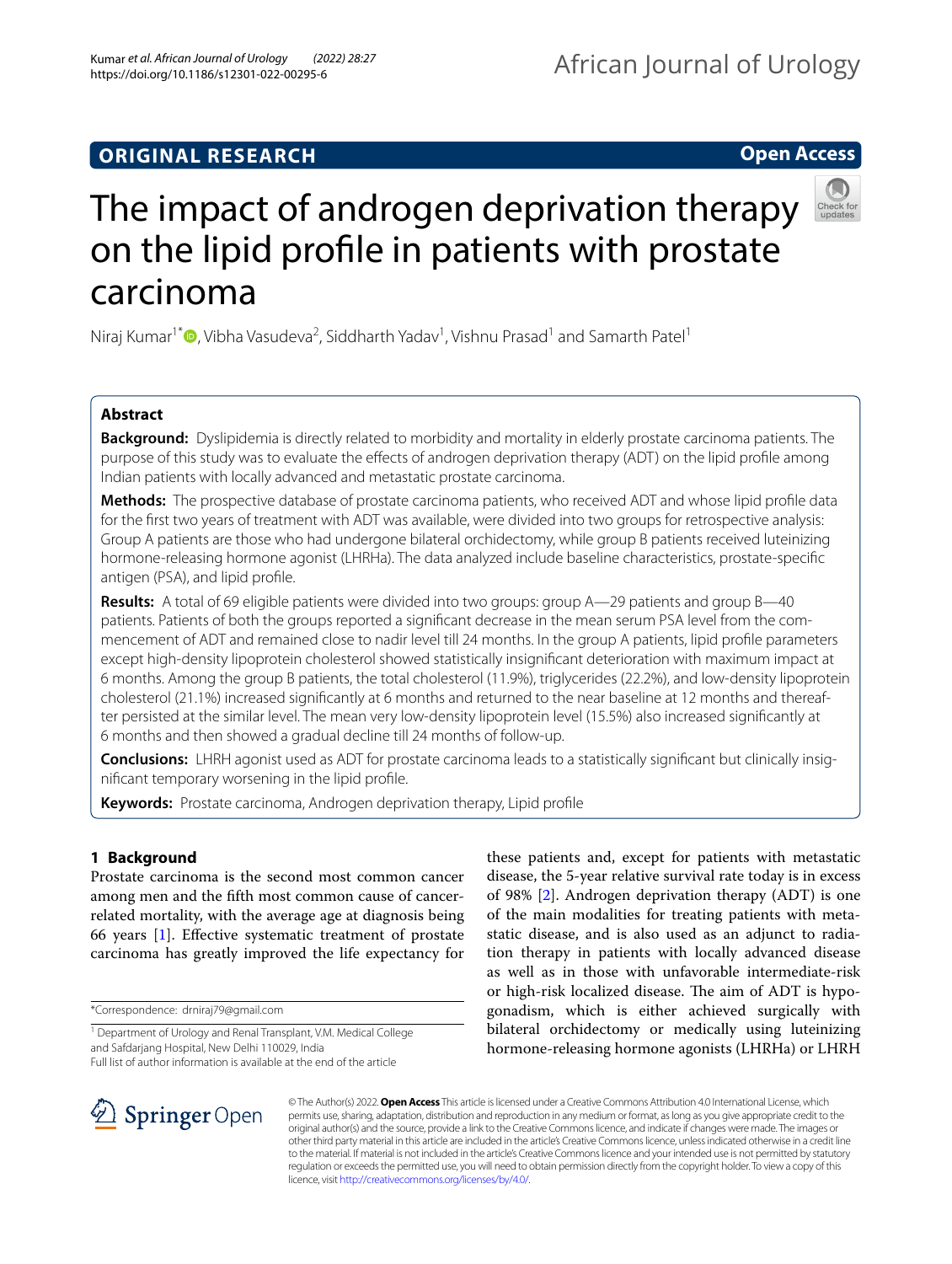antagonists  $[3]$  $[3]$ . However, ADT has its side effects, such as loss of libido, hot fashes, osteoporosis, fatigue, loss of lean body mass, anemia, gynecomastia, and development of the metabolic syndrome [\[4](#page-4-3), [5\]](#page-4-4).

Several studies have reported changes in the lipid profle of men on ADT, but with inconsistent results. Most studies demonstrated a signifcant increase in triglyceride levels (by about 26%), total cholesterol (by about 10%), and high-density lipoprotein (HDL) levels (by approximately 8–10%), but no change in low-density lipoprotein (LDL) levels, after 3, [6,](#page-4-5) and 12 months of ADT  $[6, 7]$  $[6, 7]$  $[6, 7]$ .

A large population-based cohort study including 73,196 patients reported a signifcantly increased risk of cardiac events among patients on LHRHa; however, in contrast, orchidectomy did not signifcantly alter the risk of cardiac events [\[8\]](#page-4-7). Hence, there is a possibility that orchidectomy could be associated with fewer adverse efects on multiple health domains compared to longterm LHRHa use. Since dyslipidemia is directly related to morbidity and mortality in elderly prostate carcinoma patients, this study aimed to evaluate the efects of two commonly used modalities of ADT on the lipid profle in Indian patients with locally advanced and metastatic prostate carcinoma.

# **2 Methods**

We prospectively maintained a database of patients who attended the prostate carcinoma clinic at our hospital between January 2013 and December 2019 and patients who satisfed the eligibility criteria, were included in this retrospective analysis. Inclusion criteria: patients with prostate carcinoma who received ADT and whose lipid profle data for the frst two years of treatment with ADT were available. Exclusion Criteria: (1) Those who required medication other than ADT for prostate carcinoma during the first two years;  $(2)$  Those who were on lipid-lowering agents at the time ADT was started.

The eligible patients were divided into two groups. Group A: Those patients who had undergone a bilateral orchidectomy. Group B: Those patients who had received LHRH agonist (Triptorelin is the LHRH agonist prescribed at our center). The choice between bilateral orchidectomy and LHRH agonist was made by the patient after a detailed discussion on the advantages and disadvantages of the two modalities of ADT.

Data recorded for each patient included: Diagnosis, detailed treatment history, age, body mass index (BMI), prostate-specifc antigen (PSA), and lipid profle [including total cholesterol, serum triglycerides (TG), HDL, LDL, and very low-density lipoprotein (VLDL)] at the baseline and then at 6, 12 and 24 months follow-up after ADT initiation.

The study parameters were entered into a Microsoft Excel spreadsheet (Microsoft, Seattle, WA USA) and analyzed by SPSS version 21.0 (SPSS Inc., Chicago, IL) software package. Qualitative data were analyzed with Fisher exact test and quantitative data with one-way ANOVA test and *t* test as applicable with a  $p$  value < 0.05 being considered as signifcant.

# **3 Results**

A total of 157 prostate carcinoma patients were started on ADT during the study period, of which 69 patients satisfed the eligibility criteria and were divided into two groups: group A—29 patients and group B—40 patients. Of 88 excluded patients, 54 patients were already on lipid-lowering medication at the time of ADT initiation,15 and 9 received chemotherapy and abiraterone, respectively, within the frst two years of starting ADT, and in 10 patients, lipid profle data for the frst two years after initiation of treatment was not available. One patient from group A and two from group B were started on lipid-lowering agent 6 months after ADT initiation and data of these patients were excluded from subsequent analysis (Fig. [1\)](#page-2-0).

The baseline characteristics of the two groups are summarized in Table [1.](#page-2-1) Among group A and B patients, eight and nine patients, respectively, had a history of either radical prostatectomy or radical radiotherapy. Antiandrogen (Bicalutamide 50 mg once daily) was started from the day of bilateral orchidectomy or the start of LHRHa in 23 and 34 patients of groups A and B, respectively. In one patient of group A and 3 patients of group B, bicalutamide was added between 12 and 18 months of followup owing to a rise in the serum PSA.

In both groups, serum PSA decreased signifcantly following commencement of androgen deprivation and remained close to nadir level till 24 months of followup. In group A patients, all the lipid profle parameters except HDL cholesterol showed some deterioration with maximum impact at 6 months (percentage deterioration from baseline was 8.3, 7.7, 11.5, and 2.9% for total cholesterol, triglycerides, LDL, and VLDL cholesterol, respectively) of follow-up but none were statistically signifcant. (Table [2\)](#page-3-0). Among the group B patients (Table [3\)](#page-3-1), the total cholesterol, triglycerides, and LDL cholesterol increased signifcantly at 6 months (percentage deterioration from baseline was 11.9, 22.2, and 21.1%, respectively) and returned to the near baseline level at 12 months and thereafter persisted at the similar level till 24 months of follow-up. The mean VLDL level also increased signifcantly at 6 months (percentage deterioration from baseline was 15.5%) and then showed gradual decline till 24 months. HDL cholesterol did not show signifcant change during the two years of follow-up.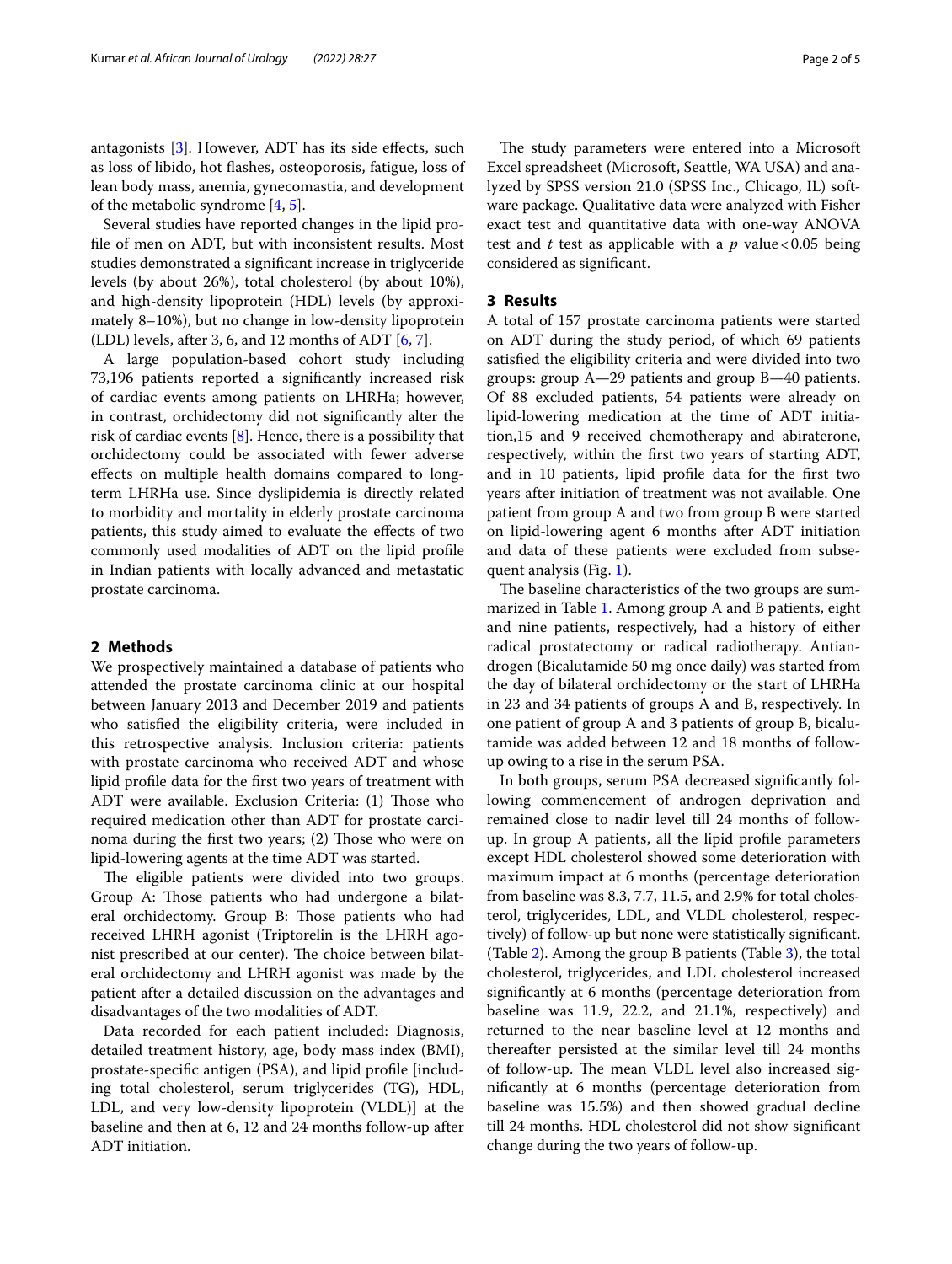

<span id="page-2-1"></span><span id="page-2-0"></span>**Table 1** Baseline characteristics

|                                                                            |                | Orchidectomy LHRH agonist p value |      |
|----------------------------------------------------------------------------|----------------|-----------------------------------|------|
| Number                                                                     | 29             | 40                                |      |
| Age (years)*                                                               | $70.4 \pm 5.7$ | $69.1 + 5.9$                      | 0.39 |
| BMI $(kq/m^2)^*$                                                           | $72.8 + 3.4$   | $72.8 + 3$                        | 0.71 |
| Diabetes                                                                   | 15             | 20                                |      |
| Hypertension                                                               | 14             | 17                                | 0.82 |
| Serum PSA (ng/ml)*                                                         | $55.4 + 50.2$  | $50.1 + 45.3$                     | 0.64 |
| Locally advanced/Metastatic<br>prostate cancer (as per EAU<br>definitions) | 14/15          | 18/22                             | 0.81 |
| Gleason score*                                                             | $8.1 + 1.1$    | $8.2 + 1.2$                       | 0.48 |
| CAB                                                                        | 23             | 34                                | 0.85 |

*BMI* body mass index, *CAB* combined androgen blockade, *EAU* European Association of Urology

\*Data in mean±SD

# **4 Discussion**

ADT, targeted at achieving castrate level of serum testosterone, leads to a state of acute andropause with its attendant side efects and alteration in the metabolic profle of the patients. It is important to address these issues as not only the number of people getting ADT is increasing but also the duration of therapy which extends for longer periods, sometimes even over 10 years [\[9](#page-4-8)]. Several studies have documented alteration in the lipid profle of men started on ADT, but the results are not consistent and depend on the duration of treatment and the modality of the ADT.

In the present study, we observed statistically insignifcant deterioration in the lipid profle parameters in patients who were treated with orchidectomy. Moorjani et al. reported similar changes in TG, LDL, VLDL, and HDL cholesterol levels following orchidectomy [\[10](#page-4-9)]. However, Ostergren et al., in a randomized comparative study including 57 patients, observed a signifcantly higher increase in the fat mass and body weight with orchidectomy compared to that of LHRHa [\[11](#page-4-10)]. Saglam et al., in a retrospective study including 44 patients, reported a signifcant increase in the total cholesterol, LDL, and TG at 12 months along with an increase in the HDL level for the frst 3 months followed by a signifcant decline at 12 months. The difference between LHRHa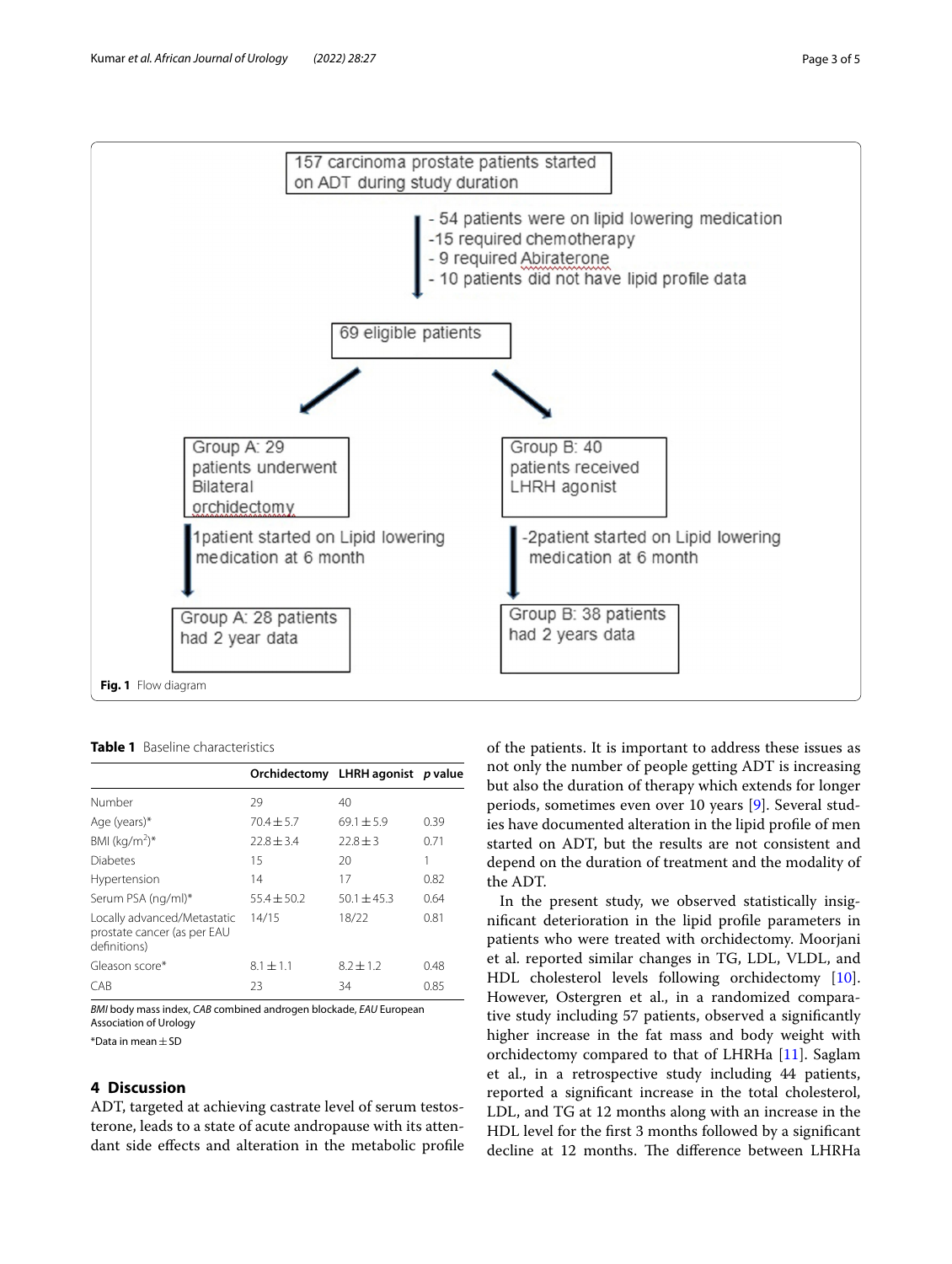|                   | <b>Baseline(A)</b> | 6 month(B)     | 12 month( $C$ )* | 24 month(D) $*$ | p value |
|-------------------|--------------------|----------------|------------------|-----------------|---------|
| Total cholesterol | $180.6 \pm 19.8$   | $195.7 + 28.3$ | $189.4 + 24.6$   | $189.1 + 24.5$  | 0.14    |
| Triglycerides     | $103.1 + 29.8$     | $111.1 + 28.7$ | $1121 + 292$     | $1125 + 296$    | 0.57    |
| HDI-cholesterol   | $48.5 + 7.9$       | $50.5 + 6.3$   | $49.5 + 6.4$     | $48.9 + 6.3$    | 0.70    |
| I DI-cholesterol  | $1114 + 194$       | $124.3 + 26.5$ | $119.4 + 22.7$   | $119.8 + 21.9$  | 0.19    |
| VI DI-cholesterol | $20.2 + 3.8$       | $20.8 + 2.8$   | $20.5 + 2.7$     | $20.6 \pm 2.5$  | 0.87    |

## <span id="page-3-0"></span>**Table 2** Group A (Orchidectomy) lipid profle data

*PSA* prostate-specifc antigen, *HDL* high-density lipoprotein, *LDL* low-density lipoprotein, *VLDL* very low-density lipoprotein

 $*$ *n*=28, data in mean  $+$  SD

## <span id="page-3-1"></span>**Table 3** Group B (LHRH agonist) lipid profle data

|                        | Baseline(A)      | 6 month(B)       | 12 month( $C$ )* | 24 month(D)*     | p value  |
|------------------------|------------------|------------------|------------------|------------------|----------|
| Total cholesterol      | $173.1 \pm 21.3$ | $193.8 + 32.4$   | $171.5 \pm 20.8$ | $170.5 + 21.1$   | < 0.0001 |
| <b>Triglycerides</b>   | $109.1 \pm 31.4$ | $133.4 \pm 31.3$ | $114 + 31.1$     | $110.2 \pm 31.6$ | < 0.001  |
| HDI-cholesterol        | $49.2 + 7.3$     | $47.2 + 7.3$     | $47.4 + 8.8$     | $47.6 + 9.4$     | 0.69     |
| <b>IDI-cholesterol</b> | $103.9 + 19.6$   | $125.8 + 28.9$   | $103.1 + 20.8$   | $102.3 + 22.3$   | < 0.0001 |
| VI DI-cholesterol      | $20 + 4.1$       | $23.1 \pm 5.1$   | $21.9 + 3.4$     | $20.6 + 4.1$     | 0.006    |

*PSA* prostate-specifc antigen, *HDL* high-density lipoprotein, *LDL* low-density lipoprotein, *VLDL* very low-density lipoprotein

\**n*=38, data in mean±SD

and orchidectomy concerning the lipid profle was insignificant  $[12]$  $[12]$ . The inconsistency in the literature regarding the impact of orchidectomy on lipid profle might be due to diferent baseline BMI, small sample size, dietary habits, and socioeconomic status.

With LHRHa, we observed a signifcant increase in the mean total cholesterol, TG, and LDL cholesterol at 6 months followed by a return to the baseline at 12 months, and thereafter persisted at a similar level till 24 months. The mean VLDL level also increased significantly till 6 months and then showed a gradual decline till 24 months follow-up. Only the mean HDL cholesterol did not show a signifcant change during the study duration. Similar results were reported by Salvador et al. in a prospective study with LHRHa in 33 locally advanced and metastatic prostate cancer patients. They observed a signifcant increase in the total cholesterol [210–227 mg/ dl  $(p<0.05)$ ] and LDL [132–148 mg/dl  $(p<0.05)$ ] with no signifcant change in HDL and TG levels at 6 months follow-up with the return of all lipid parameters to baseline at 12 months of follow-up [[13\]](#page-4-12). In another prospective study, including 39 patients receiving LHRHa with or without bicalutamide, a signifcant increase was reported in the total cholesterol and LDL cholesterol starting at 3 months and the signifcant rise persisted till 9 months for total cholesterol and 12 months for LDL [[14\]](#page-4-13).

The difference in the impact of orchidectomy vs LHRHa on the lipid profle may be due to the diferent hormonal changes in either group: higher serum FSH, and LH, lower serum testosterone and estrogen with orchidectomy compared to low FSH and LH, and relatively higher estrogen with LHRHa. Also, in the absence of testosterone, serum FSH regulates the level of anti-Mullerian hormone levels [\[10,](#page-4-9) [15](#page-4-14), [16](#page-4-15)]. However, the impact of the changes in the hormonal milieu on cardiovascular morbidity is not clearly defned as variable efects have been reported in the literature. Moorjani et al. observed a more favorable impact of LHRHa plus futamide on lipoprotein profle and consequent cardiovascular disease compared to orchidectomy [\[10](#page-4-9)]. Sun et al. in a retrospective cohort study reported significantly higher cardiovascular events  $(p=0.01)$  with gonadotropin-releasing agonist therapy compared to that of orchidectomy  $[15]$ . However, Thomsen et al. in an analysis of the prostate cancer population database found a similar 10-year crude probability of cardiovascular disease between medical and surgical castration [\[16](#page-4-15)]. In our study, though there was a signifcant but temporary deterioration in lipid profle with LHRHa and no signifcant alteration with orchidectomy, we did not observe any new onset clinical cardiovascular event during the 2 years of follow-up.

The results of this study may have an impact on the management of hyperlipidemia secondary to ADT among patients with prostate carcinoma. However, the results of this study are limited by the small sample size. We would like to recommend a prospective randomized study with a larger sample size to assess the impact of different modalities of ADT on lipid profle and consequent cardiovascular health parameters.